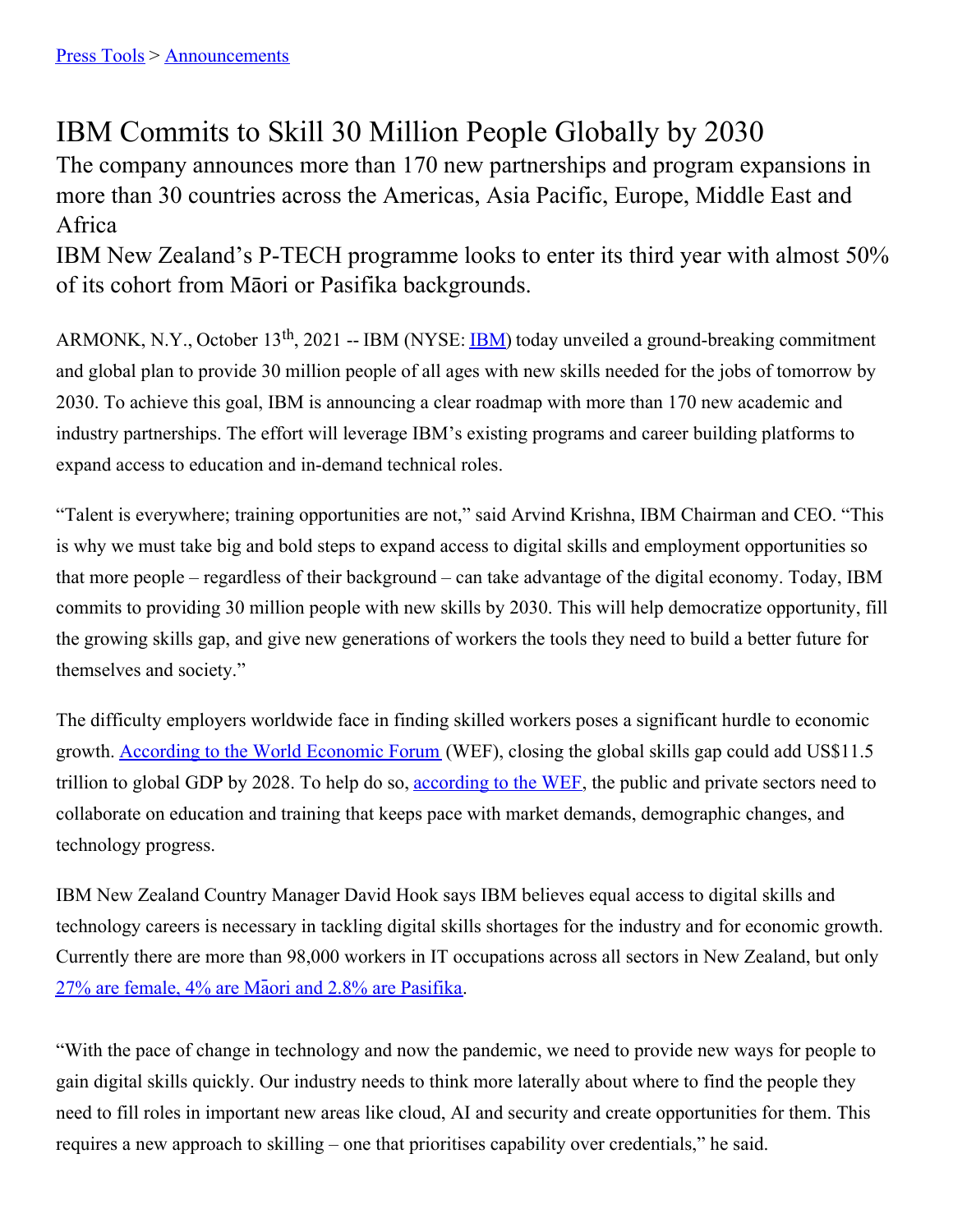### **A Program for Everyone**

With diverse offerings and an adaptable approach, IBM's education portfolio strives to be unique and effective, reflecting IBM's understanding that a one-size-fits-all approach simply does not work when it comes to education. IBM's programs range from technical education for teens at brick-and-mortar public schools and universities, and extend to paid, on-site IBM internships and apprenticeships. The company's skills and education programmes also pair IBM mentorships with learners, and provide no-charge, customisable online curricula to aspiring professionals.

IBM's Pathways to Technology (P-TECH) initiative in New Zealand is one such programme and is being delivered as a collaboration between IBM and industry partners including The Warehouse Group and the Manukau Institute of Technology. The programme also works closely with individual schools to ensure students develop the skills required for  $21<sup>st</sup>$  century jobs.

Now in its second year in New Zealand, P-TECH is being offered in Manurewa High School and Aorere College in South Auckland and has almost 100 students enrolled.

Almost 30% of these students are Māori and almost 20% are Pasifika students, which is approximately seven times the current percentages of Māori and Pasifika represented in the industry.

The programme charts a five-year pathway for students into technology careers which begins in Year 10. Within this time students earn NCEA Level 1 to 3, and two diplomas – a Diploma in Information Technology Technical Support and a Diploma in Systems administration from MIT, alongside internship opportunities with either IBM or The Warehouse Group. This approach ensures that students leave school ready to be hired or extend their studies.

Martin Sundblad, Research Manager and Co-Lead, European Skills Practice at IDC said, "The digital transformation has come to a point where it reaches into all processes, functions and job roles across enterprises and organizations, and the need for training becomes imperative for societies to adapt. Digital skills development, albeit in different scale and form, is now required throughout the education system, in most business functions, and within the IT professional community in order not to jeopardize the investments made. The IBM program has the size and reach that will support this transition."

## **Learn more about this commitment, and the stories of IBM skilling programs and participants, by going [here.](https://www.ibm.com/skills/2030)**

#### **For more information or to arrange an interview please contact:**

## Mehpara Khan Corporate Communications